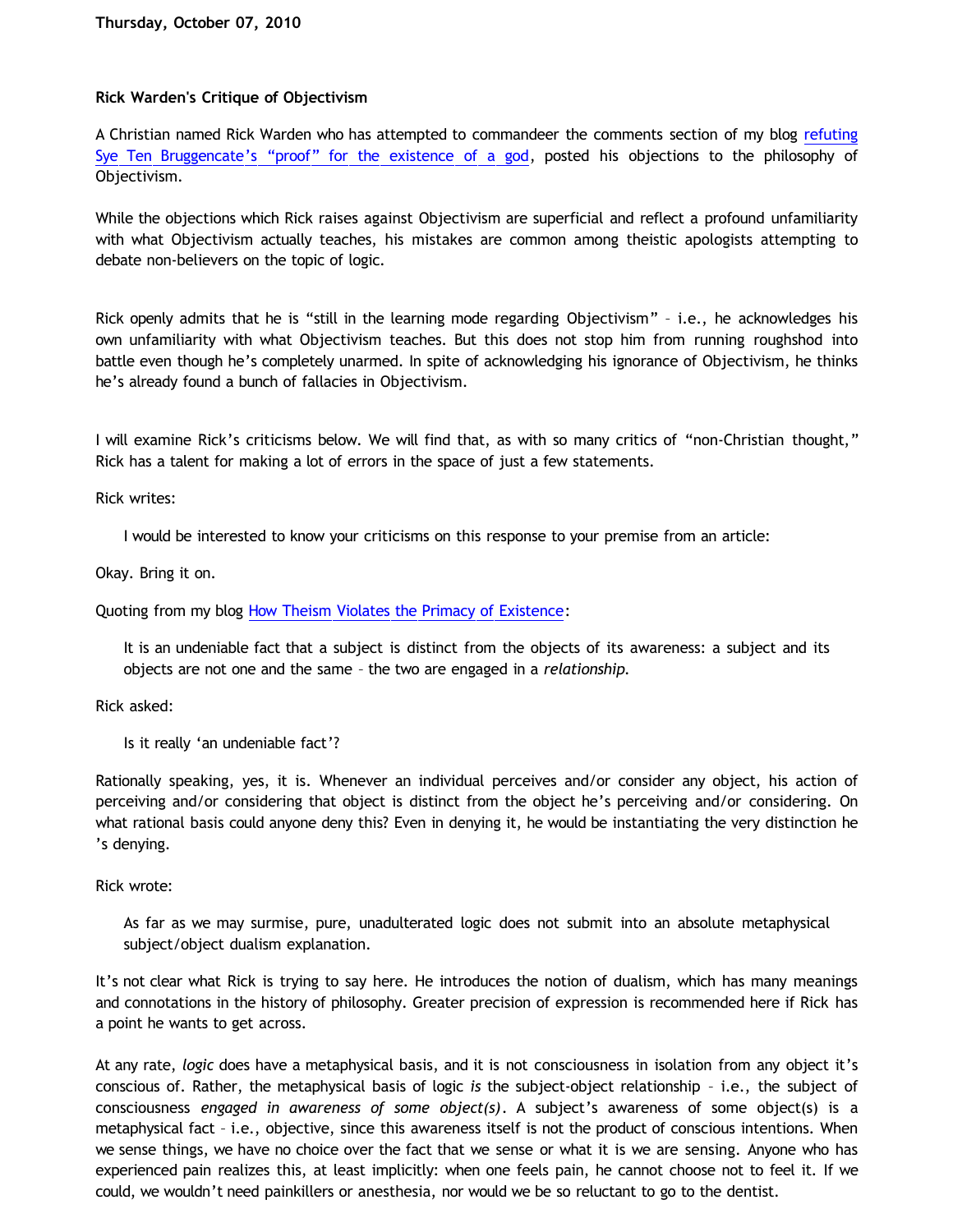## Rick wrote:

Ask an objectivist: "In terms of human perception, is logic considered a subject or an object?"

The question, as I understand it, seems rather incoherent. Why specifically "in terms of human perception" here? We do not *perceive* logic; logic is *conceptual*. Also, logic itself is *not* the subject of consciousness: the concept 'logic' does not denote a conscious being. Subjects (in the sense that I use it in the passage quoted from my blog above) are conscious beings. I, Dawson Bethrick, am a subject; the reader who is reading this is a subject. Logic, on the other hand, is a set of abstract principles which regulate identification; identification is an activity performed by a conscious subject.

But without doubt, logic can be an *object* of awareness, but I would not say of perceptual awareness. We don't see, feel or touch logic. Logic does not make noises, nor does it produce an odor. But we can think about logic, we can examine logic, we can write about logic, we can talk about logic, we can marvel at logic. When we do any of these things, logic is the object of our awareness. So logic can be an object of our awareness, just as it is in this very sentence – since I'm talking about logic.

Rick wrote:

If the objectivist says logic is a 'subject', then it is considered a part of the mind.

Actually, if one were to say that logic is a subject, he'd be saying (as I have used the terms) that logic is a conscious being in its own right. I don't think this is the case, and I don't see why anyone would think this. This would be an instance of personifying an inanimate object.

## Rick continued:

Logic, from a utilitarian view, is a tool, an aspect of reasoning. Without a mind, logic would have no use whatsoever. This implies, from a materialist perspective, it should be a cart the horse of reason pulls. But objectivists have a problem here. While Logic is used personally, as a tool for subjective reasoning, it is not ONLY personal, it consists of universal laws, it endures from one generation to the next, as do known 'external' natural laws.

Let's keep in mind what specifically it is we're talking about when we talk about *logic*. "Logic is the art or skill of non-contradictory identification" (Ayn Rand, "Philosophical Detection," *Philosophy: Who Needs It*, p. 15). Logic's very purpose is to guide man's ability to *identify* and *integrate* what he perceives. This is entirely in keeping with the proper understanding of the nature of *reason*:

Reason is the faculty that identifies and integrates the material provided by man's senses. (Ayn Rand, "The Objectivist Ethics," *The Virtue of Selfishness*, p. 20)

Reason integrates man's perceptions by means of forming abstractions or conceptions, thus raising man's knowledge from the perceptual level, which he shares with animals, to the *conceptual* level, which he alone can reach. The method which reason employs in this process is logic—and logic is the art of *non-contradictory identification*. (Ayn Rand, "Faith and Force: Destroyers of the Modern World," *Philosophy: Who Needs It*, p. 62)

Only biological organisms (specifically *human beings*) identify and integrate what they perceive conceptually, and since logic is the method which regulates this process, it is man who needs logic (as he does not *automatically* identify and integrate what he perceives). Essentially, logic is to epistemology what a code of values is to morality. Since the process of identifying and integrating what we perceive is a *volitional* operation, we need a structured set of guidelines to guide our cognitive choices. Only where a conceptual consciousness is concerned, is logic even going to be a consideration.

Rocks do not need logic; rivers do not need logic; a pile of leaves does not need logic; shooting stars do not need logic. Given this context, then, it is definitely true that "without a mind, logic would [be of] no use whatsoever."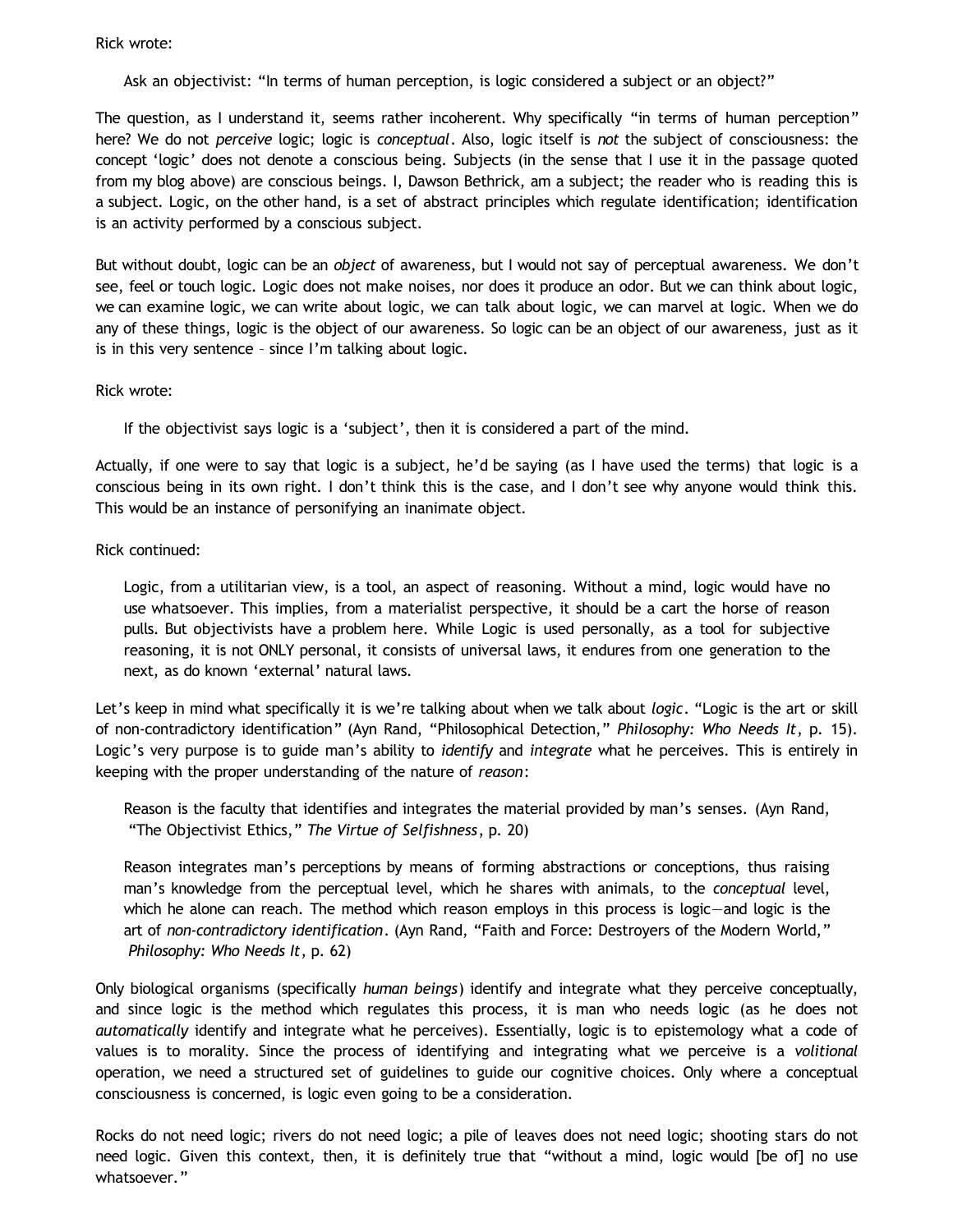Now it is true that logic as a set of principles guiding human thought endures from one generation to the next. To put it short, logic is the same for everyone. But this fact does not undermine the Objectivist position or its understanding of logic. "Logic has a single law, the Law of Identity, and its various corollaries" ("Philosophical Detection," *Philosophy: Who Needs It*, p. 15). The law of identity does not change, either from place to place, or person to person, or generation to generation. It is rooted directly on the one fact that everything in the universe has in common, namely the fact of *existence*: if something exists, it is what it is.

Moreover, on the Objectivist view, logic is *conceptual* in nature (see [here](http://bahnsenburner.blogspot.com/2009/07/does-logic-presuppose-christian-god_04.html)), and human beings possess consciousnesses capable of the conceptual level of cognition. It is the *open-endedness* or "universality" of concepts, given their the process by which they are formed (i.e., by abstraction, specifically the operation known as *measurement-omission*), which gives logic its universal applicability. This is why a good theory of concepts is indispensable to understanding the issues which Rick has raised. Logic certainly does in fact depend on human minds, but not on their whims, rather on their essential nature as conscious subjects in a relationship with the objects of their awareness, i.e., [the primacy of existence](http://bahnsenburner.blogspot.com/2006/12/axioms-and-primacy-of-existence.html). Logic owes its stability, immutability and universality of applicability to its conceptual nature and its foundation on the law of identity.

That the nature of *concepts* is the key here can be demonstrated with a simple example, the concept 'man'. We form the concept 'man' on the basis of just a few perceptual inputs - in fact, only two are really required. " *A concept is a mental integration of two or more units possessing the same distinguishing characteristic(s), with their particular measurements omitted*" (Ayn Rand, *Introduction to Objectivist Epistemology*, p. 13). Based on those few perceptually given samples, say Jones and Smith, we omit the specific measurements of each – Jones is 6'2" tall, portly, bearded, wears glasses, dressed in a white coat, is a doctor, is 53 years old, speaks four languages, etc., while Smith is 5'8" tall, slender, clean-shaven, wears a three-piece suit, is a company CEO, is 48 years old, speaks English and a little pig Latin, etc. – and integrate them into a single mental unit – the concept 'man'. Because of measurement-omission, we can integrate more "units" – i.e., other men – into the same concept, as we discover them. There is no quantitative limit to integration; the concept 'man' is open-ended – i.e., "universal" – in that it includes *every* man who exists, who has existed and who will ever exist. It is a universal classification.

Notice how this allows for us to communicate with each other. You have formed the concept 'man' based on specific individuals whom you have encountered over your life, and I have formed the concept 'man' based on the specific individuals whom I have encountered over my life. Unless we grow up in the same small town, the specific individuals in your encounter set are going to be entirely different from those in my encounter set. However, since we have both formed the *concept* 'man' by essentially the same process – i.e., by a process of abstraction, we can each have an idea of what the other is talking about when we speak of men.

The same is the case with the concepts which inform the principles of logic. Since they too are concepts formed by the same process, they have their analogues in every mind which has performed that process to form them, just as you and I both had sufficiently similar concepts of 'man' already formed in our knowledge base. Of course, it can get tricky as we form abstractions on the basis of previously formed abstractions, as we now start developing a hierarchical structure, and the need for uniform *definitions* becomes crucial. This is where the objective theory of concepts proves its worth. "The final step in concept-formation is definition. This step is essential to every concept except axiomatic concepts and concepts denoting sensations" (Leonard Peikoff, *Objectivism: The Philosophy of Ayn Rand*, p. 96) In other words, until we've secured our concepts with proper definitions, our work in forming them is not finished. "A definition is a statement that identifies the nature of the units subsumed under a concept" (Ayn Rand, *Introduction to Objectivist Epistemology*, p. 40). It is often in the realm of *definitions* where thinkers encounter their greatest point of conflict with each other. This is why I urge my theistic interlocutors to make their definitions clear. They frequently have a hard time doing this, and I think a major reason why is that they simply do not have a good grasp of concepts.

Let me re-emphasize the broader point: Since existence holds metaphysical primacy, logic will always have its proper anchor: the law of identity , regardless of *who* is using it. Since existence exists independent of consciousness, and consciousness is consciousness *of objects*, there is a proper orientation between the subject of consciousness (the human thinker) and its objects (anything he perceives and/or considers). That orientation is identified by the primacy of existence: the objects of consciousness are what they are independent of the conscious activity by which the subject is aware of them.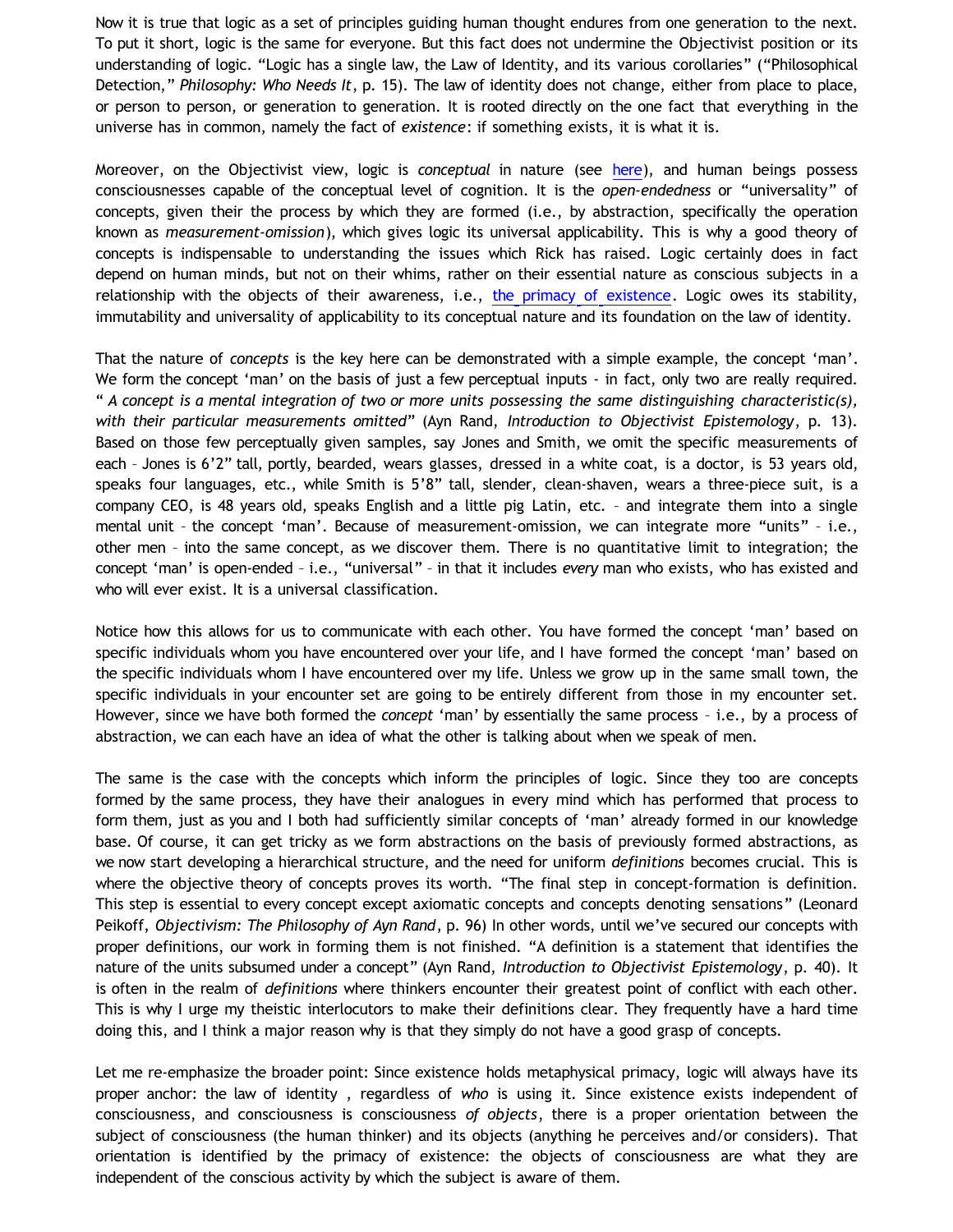So the answer to the supposed conundrum which Rick raises here, is supplied by Objectivism's axioms, the primacy of existence, and its theory of concepts.

Also, a couple of other cautionary corrections for Rick here:

- 1. Objectivism is not a form of Utilitarianism.
- 2. Objectivism is not materialism.

Rick wrote:

If the objectivist says logic is an 'object', then it is presumed to be a part of the 'external' world and they have another problem.

This is a non sequitur. Logic indeed can be an object of consciousness (just as it is in the case of this discussion – it is one of the objects under our consideration), but it does not follow from this that logic is "part of the 'external' world" exclusively. We do have the capacity for introspection, in which case our own consciousness can become an object to itself. When I introspect, I am aware of my own conscious activity, and that conscious activity of which I am aware, is the object of my introspective awareness. When I see a ball (an object in "external reality"), I am *perceiving* it; when I think about my perceiving the ball, my perception of the ball becomes what is properly understood as a *secondary* object of my consciousness (since I had to perceive the ball *first* in order for my perception of the ball to be an object of my awareness).

Similarly with logic. Logic is a set of principles, informed by concepts, which regulates proper identification of objects, and it too can be an object of our awareness. An object, mind you, as I use it in the passage which Rick quoted from [my blog](http://bahnsenburner.blogspot.com/2010/02/how-theism-violates-primacy-of.html), is anything one perceives and/or considers. It can be an extramental entity (such as a ball), or some conscious activity (such as my awareness of the ball).

So, the problem which Rick raises here does not afflict Objectivism.

Rick wrote:

No one has ever perceived logic, or its effects, with his or her senses and thus cannot 'objectively' account for its existence.

This is another non sequitur. It's likely a consequence ignoring not only the conceptual nature of logic, but also our capacity for introspection.

Since, as I pointed out above, we can introspect, we do have the capacity to identify the process by which we form concepts. And here's why: since this process of forming concepts does have identity (e.g., it works one way and not others), and we can become aware of it (by means of introspection), we can objectively identify it (by adhering to the primacy of existence). So yes, we can objectively account for it, but only if we maintain fidelity to the primacy of existence and have a good understanding of concepts. (Christianity provides for neither, which is why you think these are problems for non-Christians.)

Rick: "If the objectivist says gravity is similar because it is not seen but known by its effects, it seems to be a weak corollary."

But the Objectivist did not say this. Next?

Rick: "What does this imply metaphysically?"

The Objectivist is beyond implications at this point, because he as the primacy of existence – i.e., he has *explicitly* identified the proper relationship between a consciousness and its objects.

Rick: "Therefore, if there is a question of which has primacy metaphysically, logic does."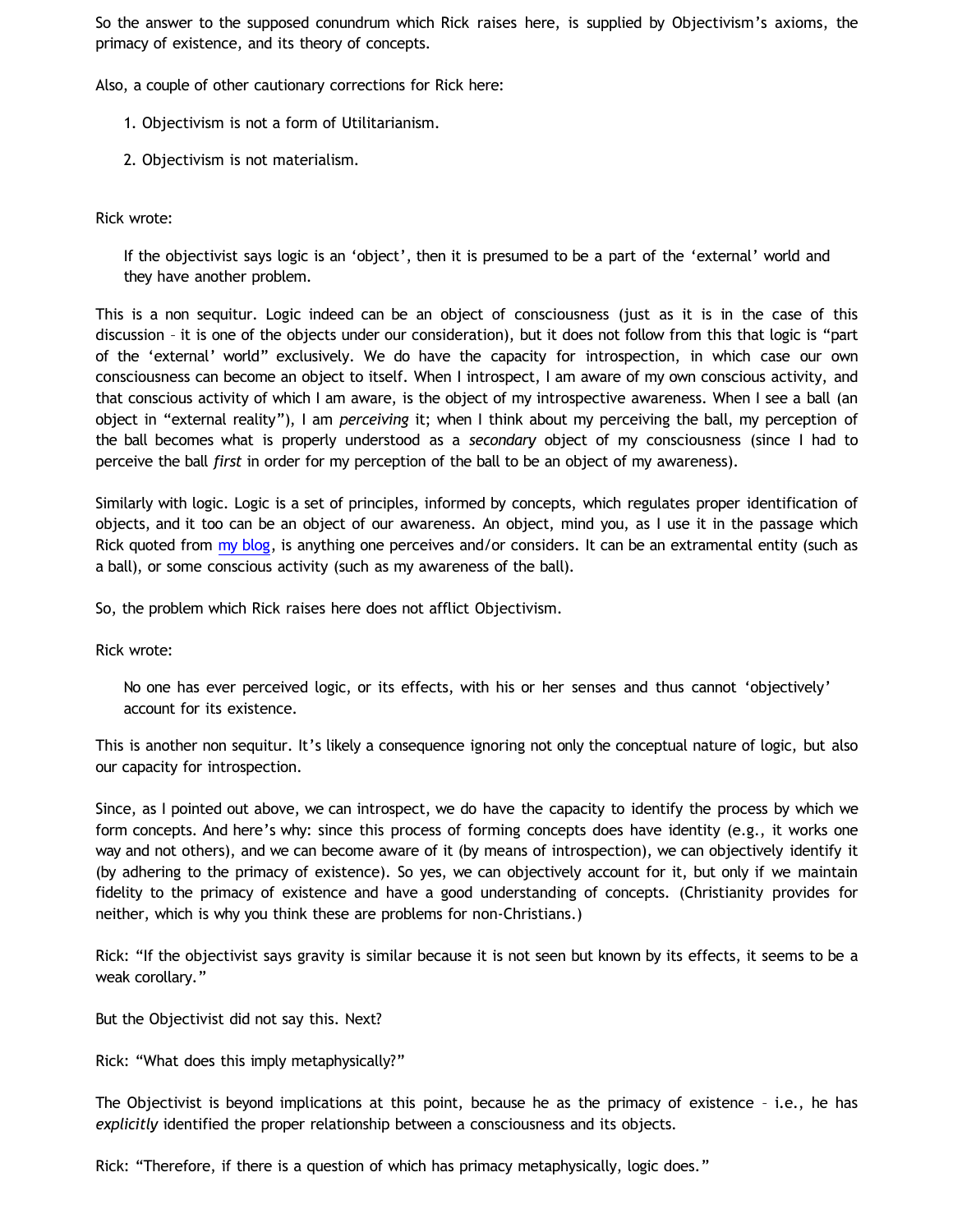The issue of metaphysical primacy has to do with the proper relationship between a consciousness (i.e., a subject) and its objects. I already explained why logic is not the subject – it's not a conscious entity. And yes, we saw how logic can be an object. But it's only *one* of many objects, and it could only be a secondary object at best (since we need to introspect to become aware of it). So it would not do to say that logic specifically has metaphysical primacy; this would be too narrow, and it would fail to identify the proper relationship between consciousness and its objects in terms of *essentials* - i.e., consciousness and existence. Indeed, the concept ' logic' is not conceptually irreducible, and since the issue of metaphysical primacy must be settled at the axiomatic level of cognition, we must address it in terms of axiomatic concepts.

Rick: "If the existence of logic refutes the assumed metaphysical subject/object duality and logic metaphysically predominates over reason, then an absolute subject/object duality, strictly based on human reasoning, should not be considered a metaphysically reliable premise."

The existence of logic does not refute the primacy of existence. On the contrary, the primacy of existence makes it possible (since the primacy of existence is its fundamental basis) and necessary (since the human mind in the effort to identify its objects is fallible).

Rick raised another criticism:

The Primacy of Existence theory supposedly disproves Theism because it assumes a single world view cannot entertain both a primacy of existence example (man) and a primacy of consciousness example (God). But there is a third possibility, based on the existence of logic, that something may, in fact, be independent of- and indefinable by the apparent subjective and object duality.

Let's see if any of this this successfully applies to Objectivism.

Essentially, Rick's objection amounts to the view that the primacy of existence and the primacy of consciousness are not jointly exhaustive, that "there is a third possibility" that is allegedly an alternative to the primacy of existence and the primacy of consciousness.

An argument has already been developed in anticipation of this kind of claim, and can be found here: [Are the](http://www.lawrence.edu/sorg/objectivism/poe.html) [Primacy of Existence and Primacy of Consciousness Exhaustive Metaphysics?](http://www.lawrence.edu/sorg/objectivism/poe.html) While I would phrase certain statements in this essay differently if I were writing it myself, the overall gist of this paper brings the point home rather well. The following point is noteworthy when considering Rick's speculative proposal:

Of course, if you're a believer in the Primacy of Consciousness, you might think that there are things other than consciousness and existence, because your consciousness could create [i.e., *imagine*] them. In this case, you could advocate the Primacy of Something Else, although this would be highly illogical, in that you've already presupposed that your consciousness has created these new things, and that, presumably, they are existents. But besides, the Primacy of Consciousness is false.

Notice that, not only does Rick propose his alternative to the primacy of existence and the primacy of consciousness in a tentative manner (he casts it as a "possibility… that something may…" rather than an actually existing and defensible alternative), but also that he does not present any argument for his claim. In fact, his whole effort to evade the choice between the primacy of existence and the primacy of consciousness indicates that he does not understand the issue of metaphysical primacy to begin with. This is extremely common among theistic critics of Objectivism.

Also notice that, after reading [my argument](http://bahnsenburner.blogspot.com/2010/02/how-theism-violates-primacy-of.html), Rick does not come out and endorse the primacy of consciousness, which I argue to be the underlying premise of theism. This is not unexpected. Theists typically try to distance themselves from explicitly endorsing the primacy of consciousness metaphysics once its failings have been pointed out to them. And yet, like other theistic critics of Objectivism who are reluctant to admit the subjective underpinnings of their worldview, Rick does not explain how his theism could survive without it; he does not explain how one could believe in a universe-creating, reality-ruling god without assuming the primacy of consciousness.

Given what he does write in response to my argument (Rick interacts with very little of it), it's clear that Rick' s reading of it is faulty. This is evidenced by the fact that he wants to introduce a "third alternative" to the